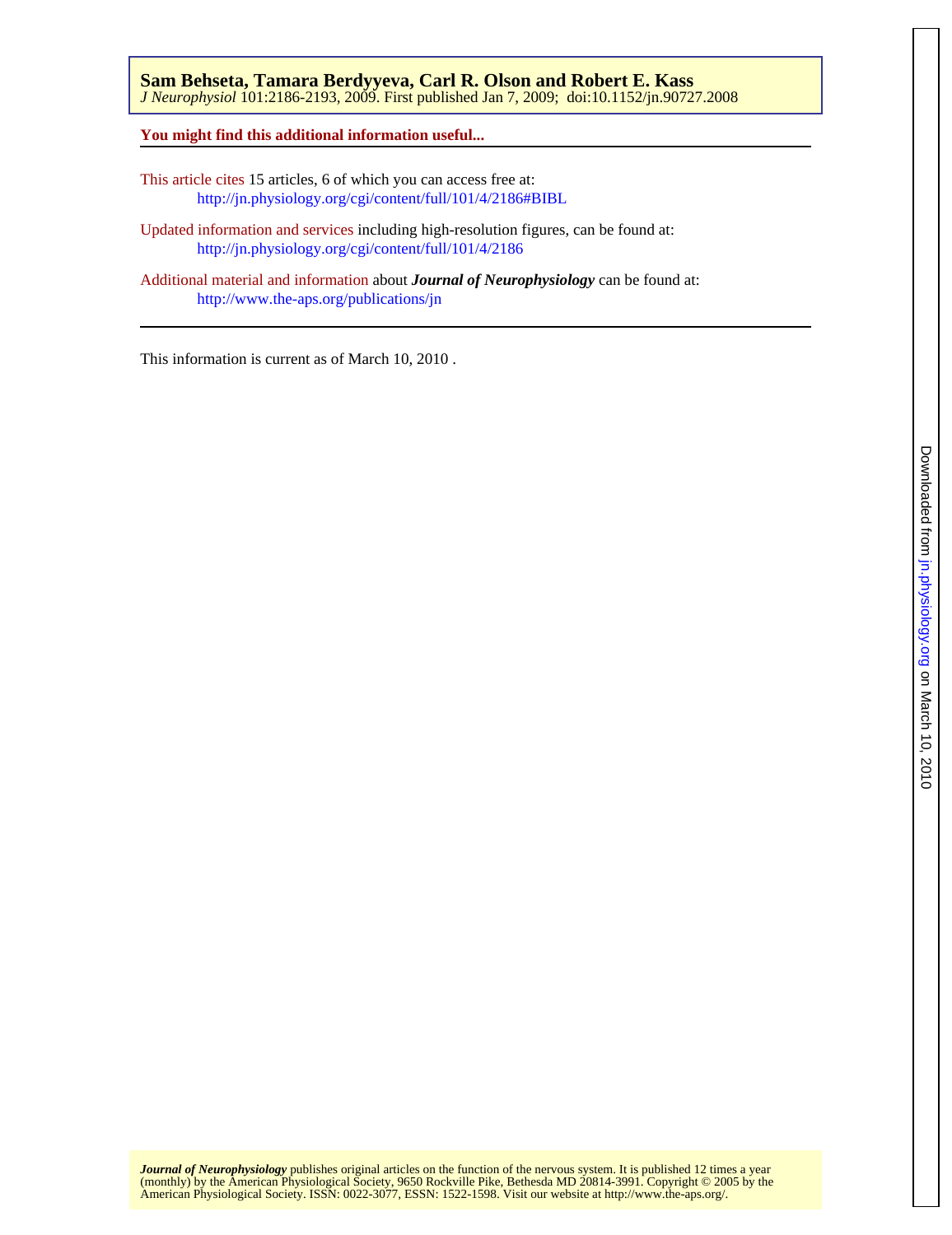# Bayesian Correction for Attenuation of Correlation in Multi-Trial Spike Count Data

## Sam Behseta,<sup>1</sup> Tamara Berdyyeva,<sup>2</sup> Carl R. Olson,<sup>2</sup> and Robert E. Kass<sup>2,3</sup>

<sup>1</sup>Department of Mathematics, California State University, Fullerton, California; and <sup>2</sup>Center for the Neural Basis of Cognition *and* <sup>3</sup> *Department of Statistics, Carnegie Mellon University, Pittsburgh, Pennsylvania*

Submitted 2 July 2008; accepted in final form 20 December 2008

**Behseta S, Berdyyeva T, Olson CR, Kass RE.** Bayesian correction for attenuation of correlation in multi-trial spike count data. *J Neurophysiol* 101: 2186 –2193, 2009. First published January 7, 2009; doi:10.1152/jn.90727.2008. When correlation is measured in the presence of noise, its value is decreased. In single-neuron recording experiments, for example, the correlation of selectivity indices in a pair of tasks may be assessed across neurons, but, because the number of trials is limited, the measured index values for each neuron will be noisy. This attenuates the correlation. A correction for such attenuation was proposed by Spearman more than 100 yr ago, and more recent work has shown how confidence intervals may be constructed to supplement the correction. In this paper, we propose an alternative Bayesian correction. A simulation study shows that this approach can be far superior to Spearman's, both in accuracy of the correction and in coverage of the resulting confidence intervals. We demonstrate the usefulness of this technology by applying it to a set of data obtained from the frontal cortex of a macaque monkey while performing serial order and variable reward saccade tasks. There the correction results in a substantial increase in the correlation across neurons in the two tasks.

## INTRODUCTION

A central theme in the statistical analysis of neuronal data is the appropriate accounting for uncertainty. This often involves the inclusion of sources of variability that might otherwise be omitted. Although in some cases taking into account additional sources of variability may decrease the magnitude of an effect (Behseta et al. 2005), in other cases, the effect of interest may actually increase. An important example of this second situation involves estimation of correlation in the presence of noise. Suppose  $\theta$  and  $\xi$  are random variables having a positive correlation  $\rho_{\theta\xi}$  and  $\varepsilon$  and  $\delta$  are independent "noise" random variables that corrupt the measurement of  $\theta$  and  $\xi$  producing  $X = \theta + \varepsilon$  and  $Y = \xi + \delta$ . A simple mathematical argument (see APPENDIX) shows that

## $\rho_{XY} < \rho_{\theta\xi}$

where  $\rho_{XY}$  is the correlation between *X* and *Y*. In words, the presence of noise decreases the correlation. Thus in many circumstances, a measured correlation will underestimate the strength of the actual correlation between two variables. However, if the likely magnitude of the noise is known, it becomes possible to correct the estimate. The purpose of this note is to provide a Bayesian correction and to show that it can produce good results when examining correlations derived from multi-trial spike counts.

We apply the method in the context of single-neuronal recording experiments. Broadly speaking, it is sometimes necessary to compare the selectivity of a neuron for a particular variable across two task contexts. For example, one might wish to compare shape selectivity across blocks of trials in which the shape has different colors (Edwards et al. 2003) or compare selectivity for saccade direction across blocks of trials in which the saccade is selected according to different rules (Olson et al. 2000). It is also sometimes necessary to compare selectivity for two different variables as measured in separate task contexts. For example, we might wish to compare selectivity for the direction of motion of a visual stimulus viewed during passive fixation with selectivity for saccade direction in a task requiring eye movements (Horwitz and Newsome 2001). The standard approach to making such comparisons is to compute, for multiple neurons, index 1 in context 1 and index 2 in context 2 and then to compute the correlation between the two indices across neurons. The correlation may be statistically significant but smaller than one might expect, which raises the question: is the small correlation due to a genuine discordance between the two forms of selectivity, or is it due to noise arising from random trial-to-trial variability in the neuronal firing rates? This is the kind of question the methods of this article are designed to answer.

The idea of introducing a "correction for attenuation" of the correlation goes back at least to Spearman (1904). He did not at that time, however, have the technology to provide confidence intervals associated with his proposed technique. Frost and Thompson (2000) reviewed some solutions to the problem of constructing confidence intervals for the slope of a noisecorrupted regression line, and Charles (2005) gave procedures for obtaining confidence intervals for the correlation based on Spearman's formula. We performed a computer simulation study to compare the Bayesian correction with Spearman's correction and the Bayesian confidence intervals with those based on Spearman's correction. We found the Bayesian method to be far superior. We then applied the method to data from the frontal cortex of a macaque monkey recorded while the monkey was performing serial order and variable reward saccade tasks.

## METHODS

## *Notation*

Let  $X_i = \theta_i + \varepsilon_i$ , and  $Y_i = \xi_i + \delta_i$ , where  $\theta_i$  and  $\xi_i$  represent the underlying true values, and  $\varepsilon_i$  and  $\delta_i$  are the associated error values

Address for reprint requests and other correspondence: S. Behseta. Dept. of Mathematics, California State University, Fullerton, CA 92834-6850 (E-mail: sbehseta@fullerton.edu).

The costs of publication of this article were defrayed in part by the payment of page charges. The article must therefore be hereby marked "*advertisement*" in accordance with 18 U.S.C. Section 1734 solely to indicate this fact.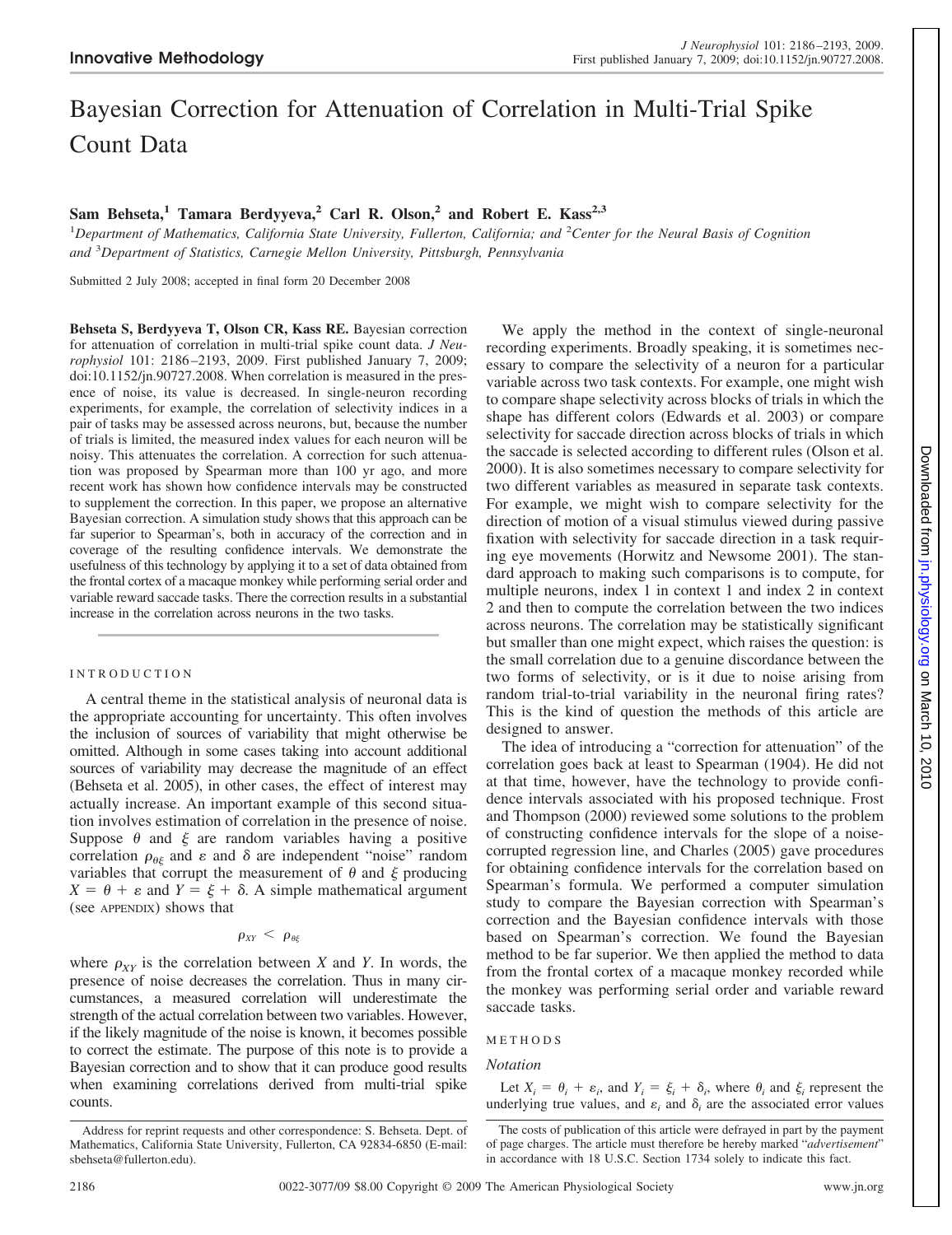(representing noise) for the *i*th observation, for  $i = 1, 2, \ldots, n$ . Let  $\sigma_{x_i}^2$  and  $\sigma_{y_i}^2$  represent the variance for  $X_i$  and  $Y_i$  respectively. To construct the Bayesian model (see following text), we assume that  $\varepsilon_i$  $N(0, \sigma_{\varepsilon_i}^2)$ , and  $\delta_i \sim N(0, \sigma_{\delta_i}^2)$ . In neurophysiological applications,  $\sigma_{\delta_i}^2$  and  $\sigma_{\delta_i}^2$  may be estimated from repeated trials and then treated as known, separately for each neuron, as we discuss in DATA ANALYSIS and also in the APPENDIX. This is referred to as inhomogeneous variances. Otherwise, in the case of homogeneous variances, since  $\sigma_{\varepsilon_i}^2 = \sigma_{\varepsilon}^2$  and  $\sigma_{\delta_i}^2 = \sigma_{\delta}^2$ , for  $i = 1, \ldots, n$ , we will use the notation  $\sigma_{\varepsilon}^2$  and  $\sigma_{\delta}^2$ . Finally, we let  $\mu_{\theta}$ ,  $\mu_{\xi}$ ,  $\sigma_{\theta}^2$ , and  $\sigma_{\xi}^2$  be the means and the variances of  $\theta_i$  and  $\xi_i$ , respectively.

#### *Spearman's method*

Spearman (1904) tackled the problem of correcting the attenuation of the correlation coefficient through a series of intuitive steps (see Charles 2005). Spearman's formula for attenuation correction is given by

$$
\rho_{\theta\xi} = \frac{\rho_{XY}}{\sqrt{\rho_{XX}\sqrt{\rho_{YY}}}}\tag{1}
$$

where  $\rho_{\theta\xi}$  is the corrected correlation,  $\rho_{XY}$  is the correlation between *X* and *Y*, and  $\rho_{XX}$ , and  $\rho_{YY}$  are known as reliabilities, defined as  $\rho_{XX} = \frac{\sigma_{\theta}^2}{r^2}$  $\frac{\sigma_{\theta}^2}{\sigma_X^2}$ , and  $\rho_{YY} = \frac{\sigma_{\xi}^2}{\sigma_Y^2}$  $\frac{\sigma_S^2}{\sigma_Y^2}$ . The derivation of *Eq. 1* is given in the APPENDIX.

In practice, we estimate (1) with the sample corrected correlation as follows

$$
r_{\theta\xi} = \frac{r_{XY}}{\sqrt{r_{XX}}\sqrt{r_{YY}}} \tag{2}
$$

where  $r_{XY}$  is the usual (Pearson) correlation given by  $r_{XY}$  $=\frac{\sum_{i=1}^{n}(x_i-\bar{x})(y_i-\bar{y})}{\bar{x}}$ 

 $\frac{1}{x}$  ( $\frac{1}{x-1}$ ),  $\frac{1}{y}$ , in which  $\bar{x}$  and  $\bar{y}$  are the sample means, and  $s_x$  and  $s_y$  are the sample SDs of *X* and *Y*. Also  $r_{XX}$ 

 $=\frac{s_x^2-\sigma_{\epsilon}^2}{2}$  $\frac{1-\sigma_{\varepsilon}^2}{s_x^2}$ , and  $r_{YY} = \frac{s_y^2-\sigma_{\delta}^2}{s_y^2}$  $\frac{1}{s_y^2}$ . According to Spearman (1904), to

calculate  $\sqrt{r_{XX}}$ ,  $\sqrt{r_{YY}}$  in *Eq. 2*, one would need repeated measurements of  $X_i$  and  $Y_i$  for each  $i = 1, \ldots, n$ . This is important because in some applications, such as in DATA ANALYSIS in the following text, the quantities  $X_i$  and  $Y_i$  are indices derived from complete sets of trials; repeated measurements are not available.

It is possible for  $r_{\theta\xi}$  to be  $>$ 1. Spearman was aware of this, but the method was received quite unfavorably by Karl Pearson (1904), who firmly believed that correlation formulas that yield values larger than one are essentially faulty. The Bayesian method we introduce in the following text does not suffer from this defect.

#### *Confidence intervals for Spearman's method*

The most commonly applied confidence interval for  $\rho_{\theta\xi}$  is as follows (Charles 2005; Hunter and Schmidt 1990; Winne and Belfrey 1982)

$$
\frac{L}{\sqrt{r_{xx}}\sqrt{r_{YY}}} \le \rho_{\theta\xi} \le \frac{U}{\sqrt{r_{xx}}\sqrt{r_{YY}}}
$$
(3)

in which by L and U, we refer to the lower and upper bounds of the confidence interval for  $\rho_{xy}$ . To calculate L and U in *Eq. 3*, one can use the asymptotic confidence interval of the so-called Fisher's *z* transformation (Fisher 1924). In general, if  $\rho$  and  $r$  are the theoretical and the sample correlations, respectively, then it can be shown that

 $\sqrt{n(r - \rho)}$  converges in distribution to a normally distributed random variable with mean 0 and variance  $(1 - \rho^2)^2$ , and that the asymptotic variance of  $z = \frac{1}{2}log\left(\frac{1+r}{1-r}\right)$  $\frac{1+r}{1-r}$  is  $\frac{1}{n-r}$  $\frac{1}{n-3}$  which does not depend on *r* (see page 52 in DasGupta 2008). Consequently, the lower and the upper bounds of a confidence interval for  $\frac{1}{2}$  $\frac{1}{2}\log\left(\frac{1+r}{1-r}\right)$  $\frac{1+r}{1-r}$  are  $L_z = z - z_{(1-\alpha/2)} \sqrt{\frac{1}{n-3}}$ 

$$
V_n - 3
$$
  

$$
U_z = z + z_{(1-\alpha/2)} \sqrt{\frac{1}{n-3}}
$$

where  $z_{(1-\alpha/2)}$  is the 100(1 –  $\alpha/2$ )-th percentile of the standard normal distribution. Using the inverse transformation to restate the confidence bounds in terms of *r* we obtain

$$
L = \frac{\exp(2L_z) - 1}{\exp(zL_z) + 1}
$$

$$
U = \frac{\exp(2U_z) - 1}{\exp(2U_z) + 1}
$$

Specifically, for data  $(x_1, y_1), \ldots, (x_n, x_n)$ , putting *L* and *U* defined in the preceding text in *Eq. 3* provides the usual confidence interval based on Spearman's method. The values of  $L_z$  and  $U_z$  based on Fisher's z-transformation can be obtained using standard software. For example, to calculate *L* and *U* in Matlab, one can use the command *corrcoef*. The command *cor.test* in the statistical software R will also produce *L* and *U*.

#### *Measurement error methods*

The problem of correlation attenuation due to noise can be viewed from a simple linear regression perspective. For a thorough review, see the books by Carroll et al. (2006), and Fuller (1987), and the article by Frost and Thompson (2000). Consider the linear regression model

$$
Y_i = \alpha^* + \beta^* \theta_i + e_i^*
$$

for  $i = 1, \ldots, n$ , with the familiar assumption  $e^* \sim N(0, \sigma_{e^*}^2)$ Suppose that instead of observing values for the predictor  $\theta$ , we record noisy values  $X_i = \theta_i + \varepsilon_i$ , where  $\varepsilon_i$  is the measurement error for the *i*th observation. Consequently, we fit

$$
Y_i = \alpha + \beta X_i + e_i
$$

Note that unlike previous sections, measurement error is only assumed for the predictor *X*.

The problem may be formulated further with two assumptions:  $\theta_i \sim N(\mu_\theta, \sigma_\theta^2)$ , and  $\varepsilon_i \sim N(\mu_\varepsilon, \sigma_\varepsilon^2)$ , where  $\sigma_\theta^2$  and  $\sigma_\varepsilon^2$  represent the so-called between objects and within objects uncertainty, respectively. As shown in the APPENDIX, one can estimate the true slope of the regression line  $\beta^*$ , via

$$
\hat{\beta}^* = (R_x)^{-1} \hat{\beta}
$$

where  $\hat{\beta}$  is the least-squares estimator of  $\beta$ , and  $R_x = \frac{\sigma_{\theta}^2}{r^2}$  $\frac{\sigma_{\theta}^2 + \sigma_{\epsilon}^2}{\sigma_{\theta}^2 + \sigma_{\epsilon}^2}$  is the

reliability or  $\rho_{xx}$ , as introduced in the previous text. Note that similar to Spearman's technique, the regression-based model assumes homogeneous variances. As shown in the APPENDIX, when the measurement error is also considered for the response variable, the regression-based method and Spearman's approach will produce the same correction for attenuation. As with Spearman's technology, regression-based 2010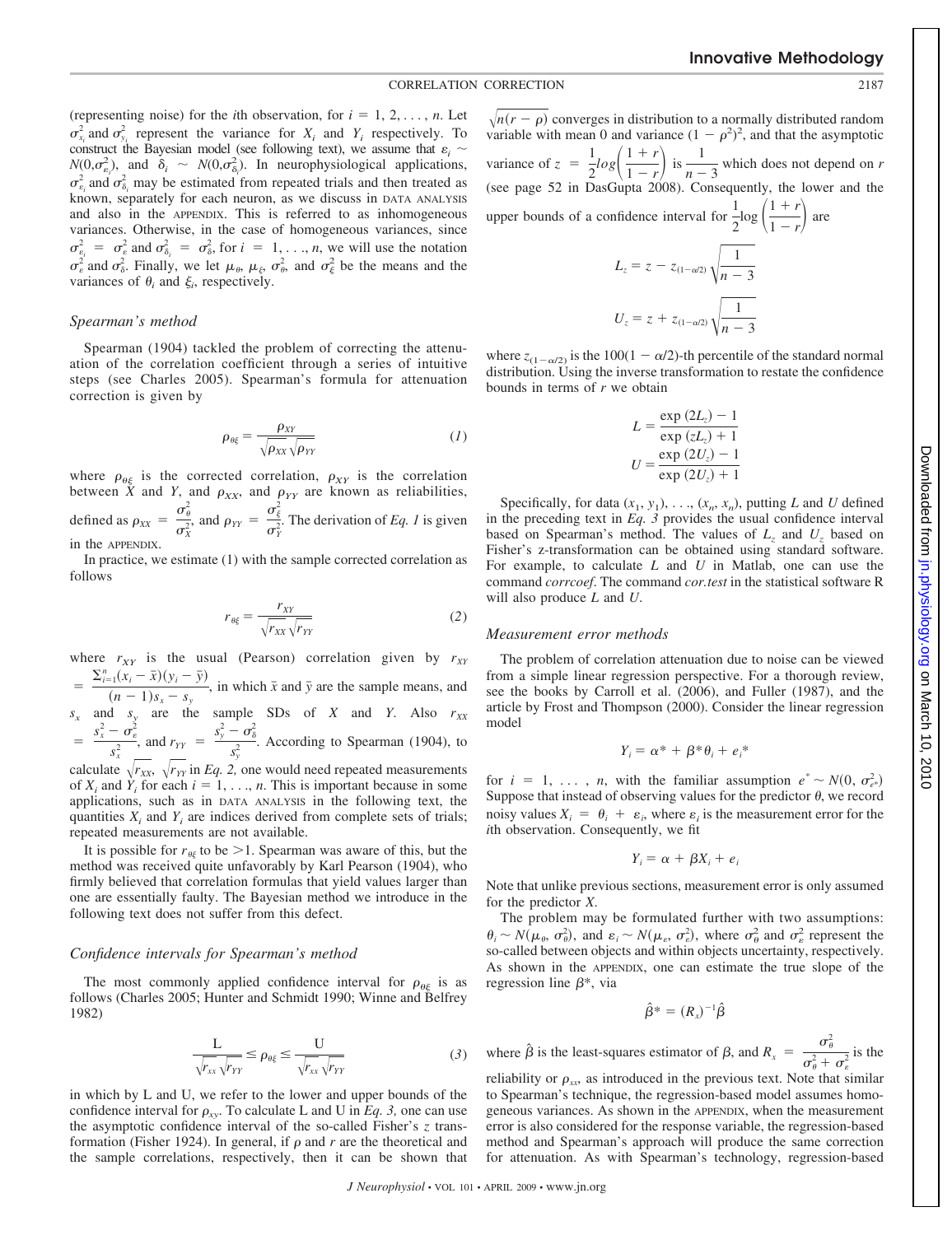### **Innovative Methodology**

techniques are constructed under the assumption that there are repeated measurements in each  $(Y_i, X_i)$ , for  $i = 1, \ldots, n$ .

#### *Bayesian method*

To address the problem of correlation attenuation, we form a randomeffects model, also called a hierarchical model. Following the notation in the previous text, let  $X_i = \theta_i + \varepsilon_i$  and  $Y_i = \xi_i + \delta_i$ , where  $\theta_i$  and  $\xi_i$ represent the underlying true values, and  $\varepsilon_i$  and  $\delta_i$  are the associated error values for the *i*th observation,  $i = 1, 2, \ldots, n$ . In the first stage of the model, we have:  $\varepsilon_i \sim N(0, \sigma_{\varepsilon_i}^2), \delta_i \sim N(0, \sigma_{\delta_i}^2)$ , where  $\sigma_{\varepsilon_i}$ , and  $\sigma_{\delta_i}$  are estimated for repeated trials and then treated as known for each  $i = 1, \ldots, n$ .

In the second stage of the model, we join to the distributional assumption for the pairs  $(X_i, Y_i)$ , the additional specification

$$
\begin{pmatrix} \theta_i \\ \xi_i \end{pmatrix} \sim Normal \ (\mu, \Sigma)
$$

in which

$$
\mu = \begin{pmatrix} \mu_{\theta} \\ \mu_{\xi} \end{pmatrix}, \text{ and } \Sigma = \begin{pmatrix} \sigma_{\theta}^2 & \rho_{\theta\xi}\sigma_{\theta}\sigma_{\xi} \\ \rho_{\theta\xi}\sigma_{\theta}\sigma_{\xi} & \sigma_{\xi}^2 \end{pmatrix}
$$

where  $\mu_{\theta}$ ,  $\mu_{\xi}$ ,  $\sigma_{\theta}^2$ , and  $\sigma_{\xi}^2$  be the means and the variances of  $\theta_i$  and  $\xi_i$ respectively.

The quantity we seek is  $\rho_{\theta\xi}$  Because we have formulated the model in this way, and because the uncertainty of measurements of interest is explicitly incorporated into  $\sigma_{\varepsilon}$  and  $\sigma_{\delta}$ , the estimate of  $\rho_{\theta\xi}$  will be adjusted for those sources of variation. We employ Bayesian methods (Casella and George 1992; Gelman et al. 1995; Wilks et al. 1995) to estimate  $\rho_{\theta\xi}$  via its posterior distribution. We use conjugate priors for  $\mu$  and  $\Sigma$ . This will facilitate the application of conventional software (such as WinBugs).

We put independent univariate normal priors on  $\mu_{\theta}$  and  $\mu_{\xi}$ . In both cases, we use diffuse Gaussian priors with mean 0 and a large variance,  $\sigma^2$ . An Inverted-Wishart prior with the scale matrix *R*, and degrees of freedom *d* with the density  $f(\Sigma | R, d)$  $= (\Sigma)^{\frac{-d+3}{2}} \exp \left(-\frac{1}{2}\right)$  $\left(\frac{1}{2}tr(\Sigma R)^{-1}\right)$  is used for the covariance matrix  $\Sigma$ . To

avoid injecting substantial information, we use a very diffuse prior on  $\Sigma$ . Following Kass and Natarajan (2006), we set  $d = 2$  df, and we take the scale matrix R to be the harmonic mean of the observed covari-

ance matrices  $S_i$ ,  $R = \begin{bmatrix} 1 & 0 \\ 0 & 0 \end{bmatrix}$ 1  $\frac{1}{n} \sum_{i=1}^{n} (S_i)^{-1}$ 1 , where  $S_i$  is a 2  $\times$  2 observed covariance matrix associated with neuron *i*, obtained from trial-to-trial

variation in the spike counts.

By sampling from the posterior distribution of  $\Sigma$ , one can form a confidence interval (often called a Bayesian "credible interval") for the correlation coefficient  $\rho$ . Thus a confidence interval for  $\rho$  having coverage probability approximately  $1 - \alpha$  is

$$
(\rho^{\left(\frac{\alpha}{2}\right)}, \rho^{\left(1-\frac{\alpha}{2}\right)})
$$

where  $\rho^{\left(\frac{\alpha}{2}\right)}$  $\frac{\alpha}{2}$ , and  $\rho\left(\frac{1-\frac{\alpha}{2}}{2}\right)$  are the  $\frac{\alpha}{2}$ th and the  $\left(1 - \frac{\alpha}{2}\right)$  $\left(\frac{\alpha}{2}\right)$ th quantiles of the sample from the posterior distribution of  $\rho$ .

The hierarchical model used here has the property that the resulting posterior means for  $(\theta_i, \xi_i)$  are weighted combinations of the observed values  $(X_i, Y_i)$  and their weighted means (with weights defined in terms of the relative values of the variances, so that more precisely measured observations have greater weight). This is usually referred to as "shrinkage" because the spread of the values of posterior means for  $(\theta_i, \xi_i)$  will be smaller than the spread of the data  $(X_i, Y_i)$ . This phenomenon is discussed in Bayesian texts, such as Gelman et al. (1995) and will be illustrated in Fig. 1.



FIG. 1. Plots of reward- vs. rank-selective indices, before and after Bayesian correction. *Top*: uncorrected indices. The *x* axis represents the index value for the the serial order saccade task. This is obtained through  $I_{\text{rank}} = (f_3 - f_4)$  $f_1$ )/( $f_3 + f_1$ ), where  $f_1$  and  $f_3$  were the mean firing rates measured at the times of the 1st and 3rd saccades, respectively. The *y* axis indicates the index of selectivity for the size of the anticipated reward:  $I_{\text{reward}} = (f_b - f_s)/(f_b + f_z)$ where  $f<sub>b</sub>$  and  $f<sub>s</sub>$  were the firing rates during the postcue delay period on big-reward and small-reward trials, respectively. *Bottom*: plot of posterior means representing values after correction for noise.

## RESULTS

#### *Data analysis*

We demonstrate the effect of the Bayesian correction of the attenuation using data from an experiment we carried out recently. The aim of the experiment was to characterize the neural mechanisms that underlie serial order performance. We trained monkeys to perform eye movements in a given order signaled by a cue. For example, one cue carried the instruction: look up, then right, then left. Monitoring neuronal activity in frontal cortex during task performance, we found that many neurons fire at different rates during different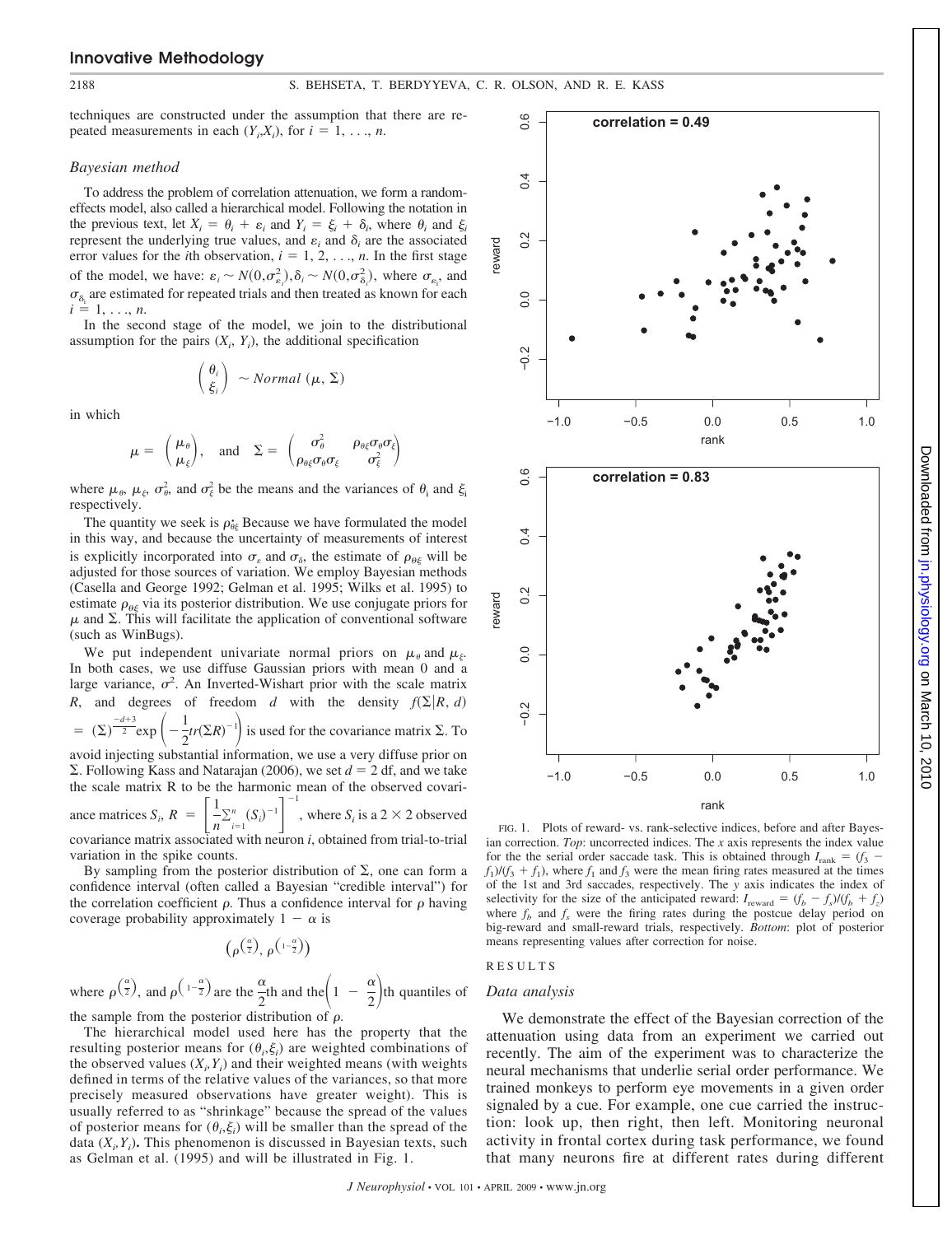#### CORRELATION CORRECTION 2189

stages of the task, with some firing at the highest rate during the first, some during the second, and some during the third stage. We refer to this property as rank selectivity. Rankselective neurons might genuinely be sensitive to the monkey's stage in the sequence. Alternatively, they might be sensitive to some correlated factor. One such factor is expectation of reward. Reward (a drop of juice) was delivered only after all three movements had been completed. Thus as the stage of the trial progressed from one to three, the expectation of reward might have increased.

To test whether rank-selective neurons were sensitive to the size of the anticipated reward, we trained the same monkeys to perform a task in which a visual cue presented at the beginning of the trial signaled to the monkey whether he would receive one drop or three drops of juice after a fixed interval. We reasoned that neuronal activity related to expectation of reward would be greater after the promise of three drops than after the promise of one. We monitored the activity of 54 neurons during the performance of both the serial order task and the variable reward task. We then computed an index of rank selectivity in the serial-order task and of selectivity for the size of the anticipated reward in the variable reward task for each

neuron. The rank index was 
$$
I_{rank} = \frac{(f_3 - f_1)}{(f_3 + f_1)}
$$
, where  $f_1$  and  $f_3$ 

were the mean firing rates measured at the times of the first and third saccades, respectively. To obtain the rank index for a given neuron, we collected data from  $\sim$  25 trials for each of the nine possible rank-direction combinations (3 directions of eye movements: rightward, upward, or leftward; and 3 ranks: 1st,

2nd, or 3rd). The reward index was 
$$
I_{reward} = \frac{(f_b - f_s)}{(f_b + f_s)}
$$
 where

 $f<sub>b</sub>$  and  $f<sub>s</sub>$  were the firing rates during the post cue delay period on big- and small-reward trials, respectively. To obtain reward index for a given neuron, we collected data from  $\sim$ 20 trials for each of the six possible reward-direction combinations (3 directions of eye movements: rightward, upward or leftward; and 2 sizes of anticipated reward: 1 or 3 drops of juice).

On carrying out a conventional correlation analysis, we found that the two measures were positively correlated but that the effect was not strong  $(r = 0.49)$ . We speculated that the low correlation was in part due to trial-to-trial uncertainty of neuronal firing rate that would affect the correlation even when all controllable factors (such as rank and the size of the anticipated reward) are held constant. We were surprised at the low degree of the measured correlation between the rank and reward indices because we knew that the expectation of reward increases over the course of a serial-order trial and that neuronal activity in the SEF is affected by the expectation of reward (Roesch and Olson 2003). We wondered if our estimate of the correlation between the two indices had been attenuated by noise arising from random trial-to-trial variations in neuronal activity.

To implement the proposed Bayesian technology, we let  $I_{\text{reward}}$  and  $I_{\text{rank}}$  play the role of  $X_i$  and  $Y_i$  for  $i = 1, \ldots, n$ neurons as in the preceding text. Consequently, we would need to estimate  $\sigma_{\varepsilon}^2$  and  $\sigma_{\delta}^2$ , the variances of  $I_{reward}$ , and  $I_{rank}$  respectively. The following relationship may be used to calculate  $\sigma_{\varepsilon}^2$ per neuron

$$
\sigma_{\varepsilon}^{2} = \left(\frac{2\mu_{f_2}}{(\mu_{f_1} + \mu_{f_2})^{2}}\right) \tau_{f_1}^{2} + \left(\frac{-2\mu_{f_1}}{(\mu_{f_2} + \mu_{f_1})^{2}}\right) \tau_{f_2}^{2}
$$
(4)

where  $\mu_{f_1}, \tau_{f_1}, \mu_{f_2}$  and  $\tau_{f_2}^2$  are the means and the variances of  $f_1$ and  $f_2$  in  $I = (f_1 - f_2)/(f_1 + f_2)$ , respectively. A similar formulation can be used to estimate  $\sigma_{\delta}^2$ . The derivation of *Eq. 4* is given in the APPENDIX. Also considering the magnitude of *X*, and *Y* values, we let  $\sigma^2 = 80$  for the variance of normal priors on  $\mu_{\theta}$  and  $\mu_{\xi}$ .

In Fig. 1, we demonstrate the dramatic effect of the Bayesian attenuation correction for 54 recorded neurons. On the *top,* we give the scatterplot for the pairs of indices prior to the application of the Bayesian method. The *x* and *y* axes are represented by *I*rank and *I*reward, respectively. The *bottom part* contains the scatterplot for the posterior estimation of the same set of indices. The correlation for the attenuated data are 0.49. The corrected correlation using the Bayesian method increased dramatically to 0.83 with the confidence interval (0.77,0.88). For this data, Spearman's method gave an estimate of 0.85 but the 95% confidence interval was (0.65,0.99). Not only is the Bayesian interval much smaller, but from our results of the simulation study, we expect it to have a probability coverage much closer to 0.95.

## *Simulation study*

METHODS. To investigate the accuracy of the proposed Bayesian method, we performed simulation studies repeating the data structure of the previous section under three scenarios. In *scenario 1* (Fig. 2), we considered the truth to be a realization of a bivariate normal distribution with

$$
\mu = \begin{pmatrix} 0 \\ 0 \end{pmatrix}
$$
, and  $\Sigma = \begin{pmatrix} 0.16 & 0.1 \\ 0.1 & 0.15 \end{pmatrix}$ .

As a result of bivariate normality, the Bayesian method assumes a linear relationship between  $\theta$  and  $\xi$ . However, one might not expect much distortion from this assumption. Correlation is itself a measure of linear association, so a method based on linearity might be expected to behave reasonably well even when the underlying relationship is nonlinear. We used *scenario 2* as an initial check on this intuition. *Scenario 2* is shown in Fig. 3. In *scenario 2,* we assumed that the true data points were built around the quadratic equation  $y = 1.1x_2 +$  $0.6x - 0.004$ , evaluated at  $x \in (-0.6, 0.6)$ , after adding random noise  $N(0,1)$  to each point.

As may be seen in Fig. 3, *scenario 2* provides a strikingly nonlinear relationship between  $\theta$  and  $\xi$ , clearly violating the linearity assumption imbedded in the Bayesian method. Finally, in *scenario 3,* we took the true values to be the data shown in Fig. 1, *bottom,* that is, the data obtained from implementing the Bayesian procedure.

The general algorithm for simulating neuronal data in all scenarios can be explained through the following steps: *1*) let the bivariate data in Figs. 2 and 3 and Fig. 1, *bottom,* represent true values for  $I_{\text{rank}}$  and  $I_{\text{reward}}$  in each scenario. 2) Considering that  $I_{\text{rank}} = \frac{\lambda_1 - \lambda_2}{\lambda_1 - \lambda_2}$  $\frac{\lambda_1 - \lambda_2}{\lambda_1 + \lambda_2}$ , and  $I_{\text{reward}} = \frac{\lambda_3 - \lambda_4}{\lambda_3 + \lambda_4}$  $\frac{\overline{\lambda_3} + \overline{\lambda_4}}{\lambda_3 + \lambda_4}$ , manufacture true values for  $\lambda_1$ ,  $\lambda_2$ ,  $\lambda_3$ ,  $\lambda_4$ , associated with each pair of true ( $I_{\text{rank}}$ ,  $I_{\text{reward}}$ . *3*) Knowing  $\lambda$ s, randomly simulate 1,000 sets of 200 Poisson counts:  $200 = 50$  (neurons)  $\times$  4 ( $\lambda$ s). *4*) For each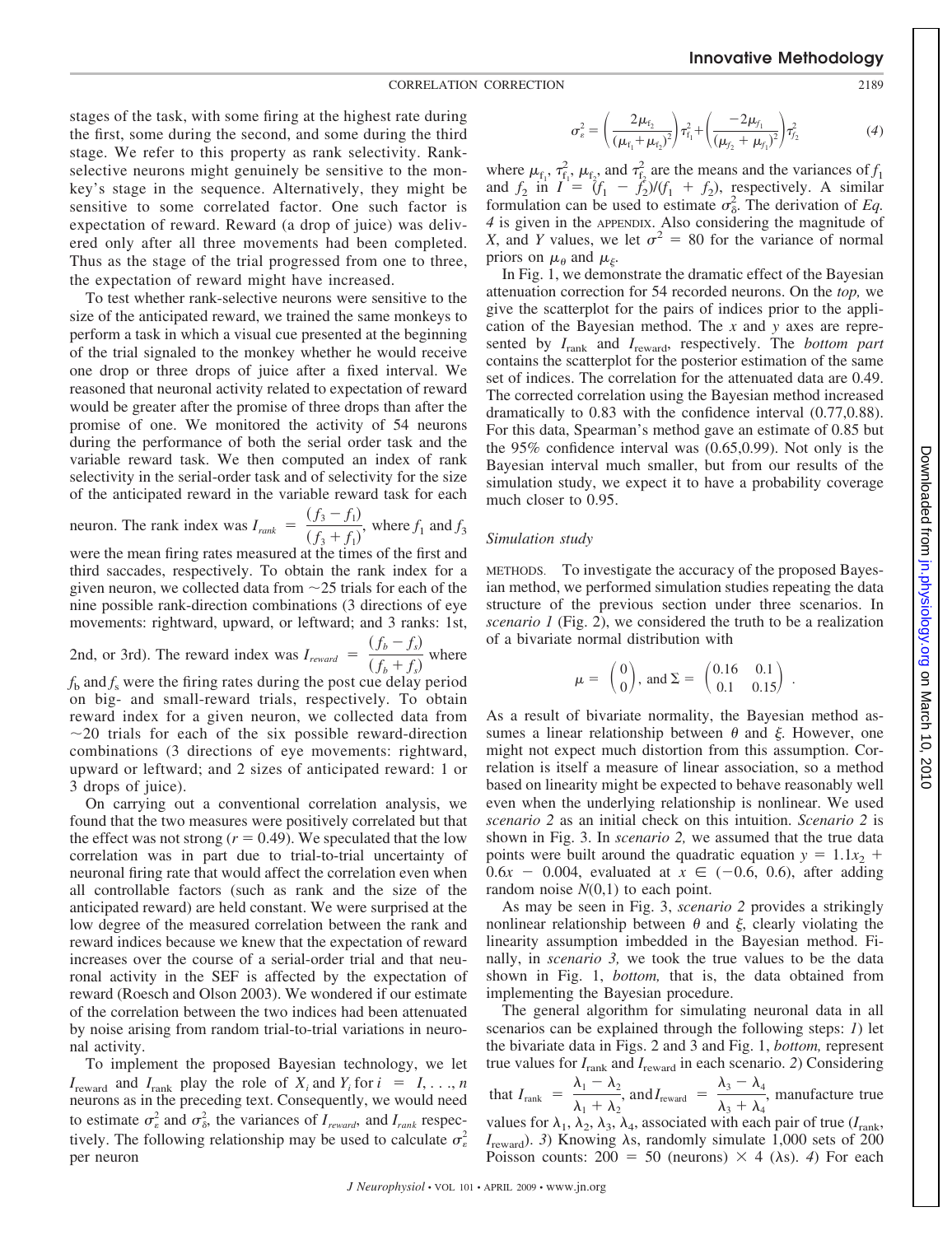#### 2190 S. BEHSETA, T. BERDYYEVA, C. R. OLSON, AND R. E. KASS



FIG. 2. Simulation scenario 1. True indices are obtained by simulating from a bivariate normal distribution.

randomly generated dataset, calculate the associated simulation values of *I*rank and *I*reward . *5*) Implement both the Bayesian technology and Spearman's approach on the simulated data. Assess the goodness of each technology.

To implement step 2, we generated a pair of Poisson intensities, one for each condition. Because we began the simulation process by setting true values for *I*, we would need to calculate true  $\lambda$  values by applying a reverse procedure. Due to the fact that  $I = \frac{\lambda_1 - \lambda_2}{\lambda_1 - \lambda_2}$  $\frac{1}{\lambda_1 + \lambda_2}$ , we manufactured a pair of  $(\lambda_1, \lambda_2)$  such that they match the equation for *I*. For example, when  $I = 0.08$ , we may take  $\lambda_1 = 0.77$  and  $\lambda_2 = 0.65$ , and when -0.036, we let  $\lambda_1 = 0.40$  and  $\lambda_2 = 0.43$  (see the supplementary material

In each scenario, to imitate the multi-trial nature of neuronal recordings, we simulated Poisson data with  $n = 15,30,60,120$ , where  $n$  is the number of trials. For step 3, we generated Poisson counts using the following general idea. Let  $\lambda$  be the true firing rate for a given experimental condition and suppose that interest lies in creating multiple trials of spike occurrences over the span of 1 s. Let *n* be the number of trials. Then  $n\lambda$  is the expected value of the Poisson counts for that condition.

After simulating data for each scenario, we kept track of the mean square error as well as the SE of the point estimator using the usual correlation  $(r_{XY})$ , the corrected  $r_{XY}$  or  $r_{\theta\xi}$  as shown in *formula 1,* and the proposed Bayesian method. Additionally, we calculated the coverage of the true correlation in the simulated confidence intervals, using: the *z*-transformed uncorrected correlation coefficient, the corrected *z* method as presented in the previous text, and Our proposed Bayesian method.

To calculate the coverage we use

for an extended example.)

$$
C = \frac{\text{number of confidence intervals containing the true value}}{M}
$$

where *M* is the number of simulated data sets. To calculate the mean squared error, we set MSE =  $E(\hat{\rho} - \rho)^2$ , where  $\hat{\rho}$  is the point estimator for  $\rho$ . For example, in the Bayesian case, since



FIG. 3. Simulation scenario 2. Data points are constructed around the quadratic equation  $y = 1.1x^2 + 0.9x - 0.004$ , evaluated at  $x \in (-0.6, 0.6)$ , after adding random noise *N*(0,1) to each point.

the posterior draws of  $\rho$  were fairly symmetric, the posterior mode and the posterior mean were extremely close. Consequently we used the posterior mode as the point estimator. Note that MSE is generally approximately proportional to 1/*n*. Therefore the practical implication is that if one method reduces MSE by a factor of say 2, this is roughly equivalent to doubling the sample size.

Simulation results are summarized in Tables 1–6. Each table contains the results for the *z*-transformed method, the corrected *z* method, and the Bayesian method. The method that produces smaller mean square error is more desirable. Confidence intervals were constructed to have  $\sim 0.95$  probability of coverage. Therefore good performance of each method would be indicated by coverage probability close to 0.95.

In each scenario, 25,000 sets of Poisson data were simulated. The results of the mean squared error calculations are given in Table 1. They indicate that the hierarchical Bayesian method yields a huge reduction in mean squared error compared with both of the  $r_{XY}$  and  $r_{\theta\xi}$ , the corrected  $r_{XY}$  method. An explanation for the improvement of the hierarchical method over the other two techniques is that the Bayesian approach, because of its multi-level structure, allows for proper accounting for uncertainty due to error. To give an example, the estimated mean squared error achieved by the Bayesian method at  $n = 30$ is about half of the mean squared error of the other two methods at  $n = 120$ . In other words, use of the Bayesian

TABLE 1. *MSE for simulations under scenario 1 (normal data)*

|           | $r_{XY}$ | Spearman | <b>Bayesian</b> |
|-----------|----------|----------|-----------------|
| $n = 15$  | 0.036    | 0.025    | 0.0037          |
| $n = 30$  | 0.015    | 0.01     | 0.0016          |
| $n = 60$  | 0.0061   | 0.0051   | 0.00091         |
| $n = 120$ | 0.0026   | 0.0025   | 0.00049         |

For example, the MSE of  $r_{XY}$  when  $n = 15$  was 0.036. In every case, the Bayesian estimator has much smaller MSE than Spearman's. MSE, mean squared error.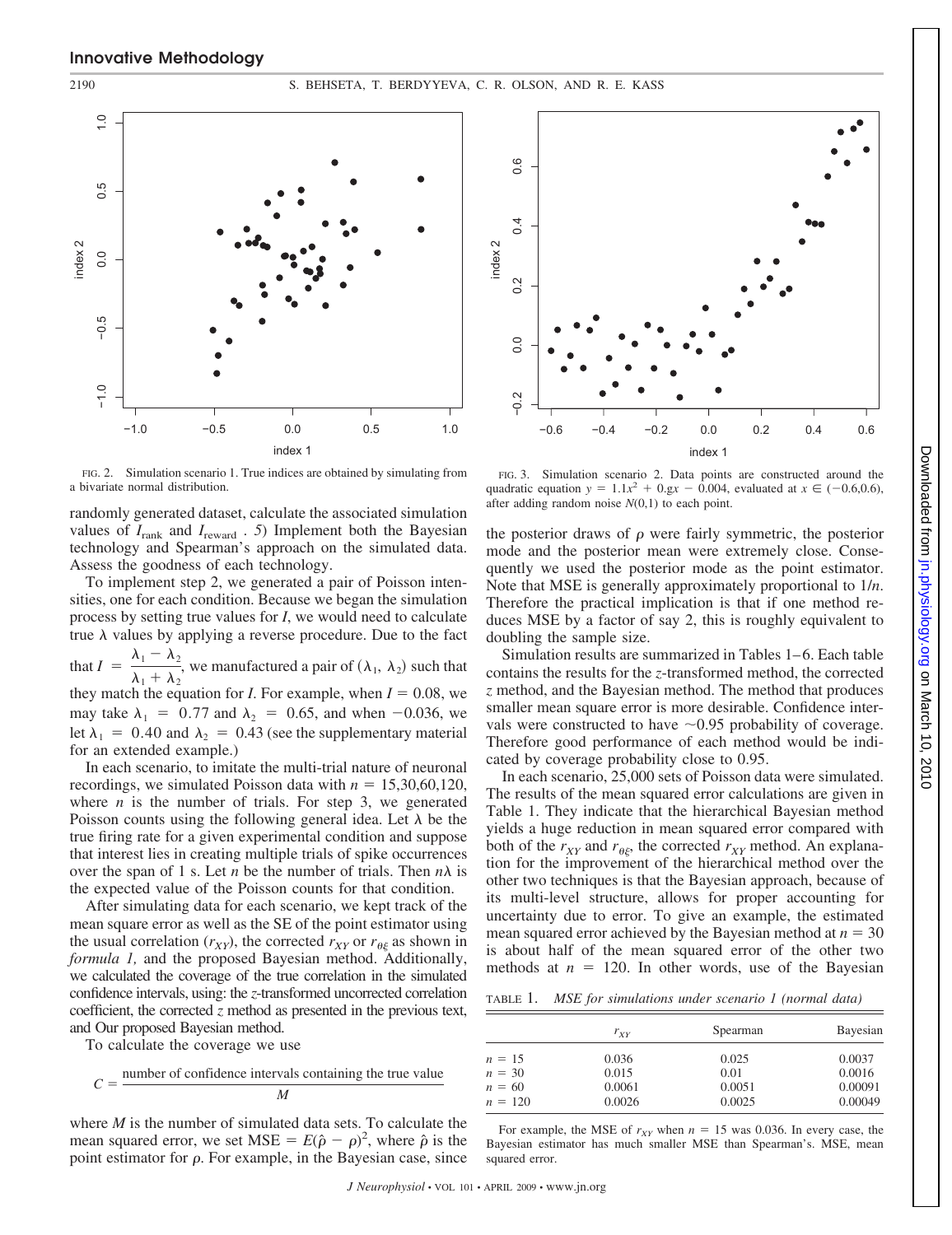method is roughly equivalent to eightfold increase in sample size with Spearman's method. Further calculations (not included in Tables  $1-6$ ) revealed results: mean square error of the Bayesian estimator at  $n = 15$  is nearly equal to the mean squared error at  $n = 90$  when the corrected  $r_{XY}$  method is performed; both in terms of the mean square error and the SE, the Bayesian method at  $n = 45$ , outperformed Spearman's technique even at a considerably large sample size of  $n = 120$ ; and, for smaller  $n (n = 15,30)$ , the mean squared error of the Bayesian technique was 10 times smaller than the mean squared error of the Spearman's method.

As shown in Table 2, both transformed-*z*, and the corrected technique tend to either underestimate (for small *n*), or overestimate (for large *n*), the true coverage of 0.95. The overestimation phenomenon reveals itself sharply especially in the case of larger trial numbers ( $n \geq 30$ ). In contrast, the coverage of the Bayesian method is consistently close to 0.95 regardless of the sample size. Additionally, simulation standard errors of the Bayesian method are universally smaller than the ones obtained from the other two methods. For instance, the SE of the coverage at  $n = 120$  is 0.008 for the *z*-transformed method, 0.009 for the corrected *z* method, and  $0.0008$  for the Bayesian method, a reduction of  $>10$ times. This is a suggestion the SE of the coverage in Spearman's method is highly affected when a few of the simulated data sets behave erratically.

Tables 3 and 4 summarize the results for scenario 2. Again, the proposed Bayesian method outperforms the other methods in terms of the mean squared error, as well as the coverage values. As shown in Table 3, the mean squared error of the Bayesian method at  $n = 30$ , which is 0.001, cannot be achieved by either of the other two methods even at a significantly larger trial size of  $n = 120$ . According to Tables 3 and 4, the Bayesian coverage is far more accurate than the others. Similarly to scenario 1, both the *z*-transformed and its corrected version have the undesirable property of underestimating the coverage for data sets with smaller to moderate trial numbers ( $n \leq 30$ ), and overestimating the coverage for the ones with even moderate trial sizes ( $n \ge 60$ ). The results of the scenario 3 (Tables 5 and 6) are fully consistent with the findings of the other two scenarios.

In addition to the above mentioned simulation studies, Poisson data were generated from a true scenario with extremely low correlation,  $r \approx 0$ . We performed simulations for  $n = 15$ and  $n = 60$ . We did this additional simulation to study the performance of the Bayesian correction method when there is no correlation. As with the previous simulations, for both sample sizes, the posterior coverage of 0 was extremely close

TABLE 2. *Simulations under scenario 1 (normal data)*

|           | Z.   | Corrected $z$ | Bayesian |
|-----------|------|---------------|----------|
| $n = 15$  | 0.82 | 0.93          | 0.94     |
| $n = 30$  | 0.97 | 0.95          | 0.95     |
| $n = 60$  | 0.99 | 0.99          | 0.95     |
| $n = 120$ | 1.00 | 1.00          | 0.95     |

Coverage probability of the Fisher's *z,* corrected *z,* and Bayesian, 95% confidence intervals. For different sample size values, the Bayesian estimator has a coverage probability closer to 95% than the corrected *z*. The coverage standard errors are all small. For example, the SE of the Bayesian method is 0.007.

TABLE 3. *MSE for simulations under scenario 2 (banana-shaped data)*

|           | $r_{xy}$ | Spearman | Bayesian |
|-----------|----------|----------|----------|
| $n = 15$  | 0.091    | 0.034    | 0.0072   |
| $n = 30$  | 0.035    | 0.012    | 0.0013   |
| $n = 60$  | 0.014    | 0.0052   | 0.00086  |
| $n = 120$ | 0.0036   | 0.0026   | 0.00035  |

In all cases, the Bayesian method has much smaller MSE than Spearman's entries as in Table 1.

to 0.95 for the Bayesian test at the 0.05 level. Meanwhile, the simulation's mean squared error was close to 0.01 for  $n = 15$ , and 0.001 for  $n = 60$ . This provides an example when the Bayesian methodology does not cause an artificial increase in the correlation.

#### DISCUSSION

Spearman's idea of correcting for attenuation of the correlation coefficient has been around for  $>100$  yr. It deserves wider recognition in neurophysiological practice, but Spearman's method is flawed. In the first place, it can produce correlations larger than 1. Second, Spearman's reliability  $r_{xx}$  is only well-defined when the variability within items (here, within neurons) is the same for every item; but the variance of such things as a firing-rate index is likely to change across neurons. Third, as our simulation results showed, it is much less accurate than the Bayesian method we introduced: for normally distributed variables Spearman's method may require 10 times as many trials for comparable accuracy, while in the non-normal case Spearman's method is even worse. Finally, while confidence intervals based on Spearman's method have been developed, they are also much less accurate than the Bayesian intervals we recommend.

The Bayesian method we applied is easily implemented with existing software (see the APPENDIX). In some situations, practitioners worry that the prior information injected via Bayes' Theorem may introduce substantial biases. The priors we used were chosen to be diffuse (not highly informative) and have been shown to have good properties in previouslypublished work (Kass and Natarajan 2006). The simulation study reported here indicates that the method performs well. From our analysis of SEF data we conclude that the method can have a substantial impact on neurophysiological findings.

| table 4. |  |  |  |  | Simulations under Scenario 2 (banana-shaped data) |  |
|----------|--|--|--|--|---------------------------------------------------|--|
|----------|--|--|--|--|---------------------------------------------------|--|

|           | Z.    | Corrected $z$ | Bayesian |
|-----------|-------|---------------|----------|
| $n = 15$  | 0.092 | 0.85          | 0.94     |
| $n = 30$  | 0.15  | 0.92          | 0.95     |
| $n = 60$  | 0.61  | 0.96          | 0.95     |
| $n = 120$ | 0.96  | 0.97          | 0.95     |

Downloaded from jn.physiology.org on March 10 Downloadedfrom [jn.physiology.org](http://jn.physiology.org) on March 10, 2010 2010

| Entries as in Table 2. In all cases, the Bayesian technique provides accurate |  |
|-------------------------------------------------------------------------------|--|
| coverage probability with much less varibility across datasets.               |  |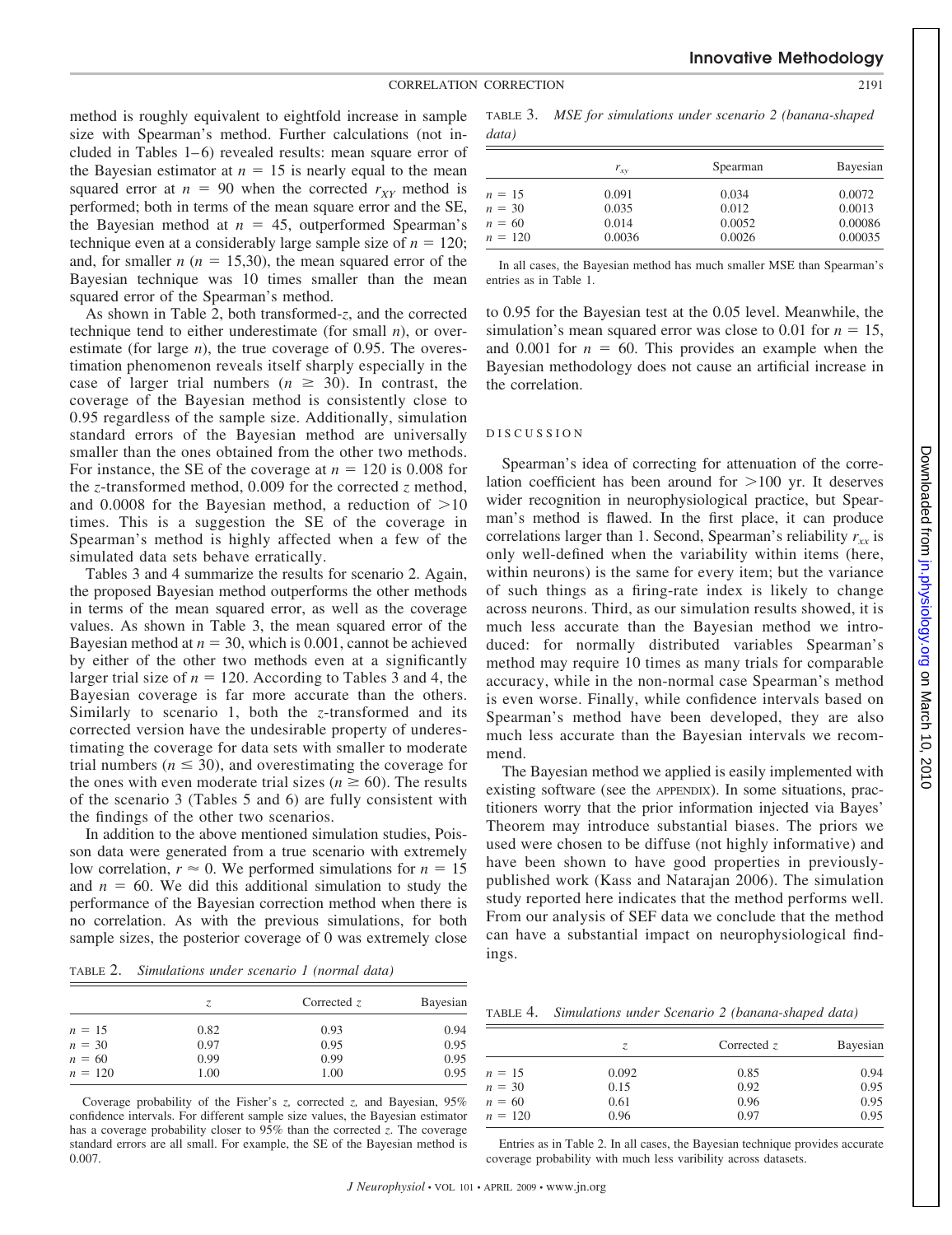#### 2192 S. BEHSETA, T. BERDYYEVA, C. R. OLSON, AND R. E. KASS

TABLE 5. *MSE for simulations under scenario 3 (based on the SEF data)*

|           | $r_{xy}$ | Spearman | Bayesian |  |  |
|-----------|----------|----------|----------|--|--|
| $n = 15$  | 0.011    | 0.042    | 0.0098   |  |  |
| $n = 30$  | 0.055    | 0.019    | 0.0049   |  |  |
| $n = 60$  | 0.017    | 0.0061   | 0.00099  |  |  |
| $n = 120$ | 0.009    | 0.0011   | 0.00047  |  |  |

The results of simulations 1 and 2 are repeated. For different sample size values, the Bayesian method produces a much smaller MSE.

#### APPENDIX

#### *Correlation decreases when noise is added*

Let  $\theta$  and  $\xi$  be two independent random variables with  $\varepsilon$  and  $\delta$  as their associated noise. Let  $X = \theta + \varepsilon$ , and  $Y = \xi + \delta$  Because of independence, one can write

$$
Cov(X, Y) = Cov(\theta + \varepsilon, \xi + \delta) = Cov(\theta, \xi) + Cov(\theta, \delta)
$$

$$
+ Cov(\xi, \varepsilon) + Cov(\varepsilon, \delta) = Cov(\theta, \xi).
$$

$$
Cor(\theta + \varepsilon, \xi + \delta) = \frac{Cov(\theta, \xi)}{\sqrt{(Var(\theta) + Var(\varepsilon)) (Var(\xi) + Var(\delta))}}
$$
  

$$
< \frac{Cov(\theta, \xi)}{\sqrt{Var(\theta) Var(\xi)}} = \rho_{\theta\xi}
$$

## *Derivation of Spearman's formula*

Suppose that we observe pairs of *X* and *Y* s, with  $X = \theta + \epsilon$ , and  $Y = \xi + \delta$ . Note from the definition of correlation that

$$
Cov(\theta, \xi) = \sqrt{\sigma_{\theta}^2} \sqrt{\sigma_{\xi}^2} \rho_{\theta\xi}
$$

Also due to independence between  $\theta$ , and  $\xi$  (previous APPENDIX), we have

$$
Cov(X, Y) = \sqrt{\sigma_X^2} \sqrt{\sigma_Y^2} \rho_{XY} = Cov(\theta, \xi) = \sqrt{\sigma_\theta^2} \sqrt{\sigma_\xi^2} \rho_{\theta\xi}
$$

therefore

$$
\rho_{\theta\xi} = \rho_{XY} \sqrt{\frac{\sigma_X^2}{\sigma_\theta^2}} \sqrt{\frac{\sigma_Y^2}{\sigma_\xi^2}}
$$

let

$$
\rho_{xx} = \frac{\sigma_{\theta}^2}{\sigma_{X}^2}
$$

Spearman referred to  $\rho_{xx}$ , the proportion of the observed variance of  $X$ 's that is due to variance among true values  $\theta$ s, as the reliability of *X*'s. Similarly the reliability of *Y*'s is defined as

$$
\rho_{YY}=\frac{\sigma_{\xi}^2}{\sigma_{y}^2}
$$

Then Spearman's formula for correcting attenuation in correlation is

$$
\rho_{\theta\xi} = \frac{\rho_{XY}}{\sqrt{\rho_{XX}}\sqrt{\rho_{YY}}} \tag{A1}
$$

## *Relationship between regression-based approach and Spearman's correction*

First, assume that  $X_i = \theta_i + \varepsilon_i$  and consider the regression model  $Y_i = \alpha + \beta X_i + e_i$ , for  $i = 1, \ldots, n$ . The covariance matrix of (*X*, *Y*) is

$$
\begin{pmatrix}\n\sigma_Y^2 & \sigma_{XY} \\
\sigma_{XY} & \sigma_X^2\n\end{pmatrix} = \begin{pmatrix}\n\beta^2 \sigma_\theta^2 + \beta^2 \sigma_\epsilon^2 + \sigma_\epsilon^2 & \beta \sigma_\theta^2 \\
\beta \sigma_\theta^2 & \sigma_\theta^2 + \sigma_\epsilon^2\n\end{pmatrix}
$$

Let  $R_X = \left(\frac{\sigma_\theta^2}{\sigma_\theta^2 + 1}\right)$  $\left(\frac{\sigma_{\theta}^2}{\sigma_{\theta}^2 + \sigma_{\epsilon}^2}\right)$ . Clearly,  $R_X = \rho_{XX}$ , the reliability in Spearman's notation.

Suppose now that we are interested in finding the relationship between  $\rho_{Y\theta}$ , the true correlation, and  $\rho_{XY}$ , the attenuated one through the regression model. We have

$$
\rho_{0Y}^2 = \frac{\text{Cov}^2(\theta, Y)}{\sigma_\theta^2 \sigma_Y^2} = \frac{\sigma_\theta^2}{\sigma_Y^2} \beta^2 \tag{A2}
$$

on the other hand

$$
\rho_{XY}^2 = \frac{\text{Cov}^2(X, Y)}{\sigma_X^2 \sigma_Y^2} = \frac{\beta^2 \sigma_\theta^4}{(\sigma_\theta^2 + \sigma_\epsilon^2) \sigma_Y^2}
$$
(A3)

Substituting *Eq. A2* in *A3* gives

$$
\rho_{XY}^2 = \left(\frac{\sigma_{\theta}^2}{\sigma_{\theta}^2 + \sigma_{\xi}^2}\right) \rho_{\theta Y}^2
$$

One can easily expand this result to the case in which  $Y_i = \xi_i + \delta_i$ , where  $\xi_i = \alpha + \beta X_i$ . Note that

$$
\rho_{XY}^2 = \frac{\text{Cov}_{X,Y}^2}{\sigma_x^2 \sigma_y^2} = \frac{\text{Cov}_{\theta,\xi}^2}{\sigma_x^2 \sigma_y^2} = \frac{\beta^2 \sigma_{\theta}^4}{\sigma_x^2 \sigma_y^2} = \frac{\rho_{\theta \varepsilon}^2 \sigma_{\theta}^2 \sigma_{\delta}^2}{(\sigma_{\theta}^2 + \sigma_{\varepsilon}^2)(\sigma_{\xi}^2 + \sigma_{\delta}^2)}
$$

therefore

$$
\rho_{\theta\xi} = \sqrt{(R_X)^{-1}} \sqrt{(R_Y)^{-1}} \rho_{XY}
$$

which is Spearman's formula.

#### *Derivation of Formula 4*

The derivation of  $\sigma_{\xi}^2$  and to  $\sigma_{\delta}^2$  is a simple application of the delta method (for details, see section 9.9 in Wasserman 2004.) Let *X* and *Y* two random variables. Consider the function  $u(X, Y)$ 

$$
\frac{X-Y}{X+Y}.
$$
 We have  $\frac{\partial u}{\partial X} = \frac{X+Y-(X-Y)}{(X+Y)^2} = \frac{2Y}{(X+Y)^2}.$   
\nSimilarly,  $\frac{\partial u}{\partial Y} = \frac{-(X+Y)-(X-Y)}{(X+Y)^2} = \frac{-2X}{(X+Y)^2}.$  Let  $E(X)$   
\n $= \mu_i$ , and  $E(Y) = \mu_2$ ,  $Var(X) = \sigma_1^2$ , and  $Var(Y) = \sigma_2^2$ . Then assuming  
\nindependence between X and Y, one can write  $Var(u(X, Y))$   
\n $= \left(\frac{2\mu_2}{(\mu_2 + \mu_1)^2}\right)\sigma_1^2 + \left(\frac{-2\mu_1}{(\mu_2 + \mu_1)^2}\right)\sigma_2^2$ 

$$
((\mu_2 + \mu_1)^2)^{2} \sqrt{( \mu_2 + \mu_1)^2}^2
$$

#### *Normal hierarchical modeling in WinBugs*

WinBugs is a freeware that can be downloaded from the BUGS Project website at http://www.mrc-bsu.cam.ac.uk/bugs/. The following provides a general way of coding hierarchical normal models as

| TABLE 6. | . Simulations under scenario 3 (based on the SEF data) |  |  |  |  |  |  |  |  |  |
|----------|--------------------------------------------------------|--|--|--|--|--|--|--|--|--|
|----------|--------------------------------------------------------|--|--|--|--|--|--|--|--|--|

|           | Z.    | Corrected $z$ | Bayesian |
|-----------|-------|---------------|----------|
| $n = 15$  | 0.012 | 0.91          | 0.93     |
| $n = 30$  | 0.07  | 0.92          | 0.94     |
| $n = 60$  | 0.39  | 0.96          | 0.95     |
| $n = 120$ | 0.68  | 0.96          | 0.95     |

Entries as in Table 2. In all cases, the Bayesian technique provides accurate coverage probability with much less varibility across datasets.